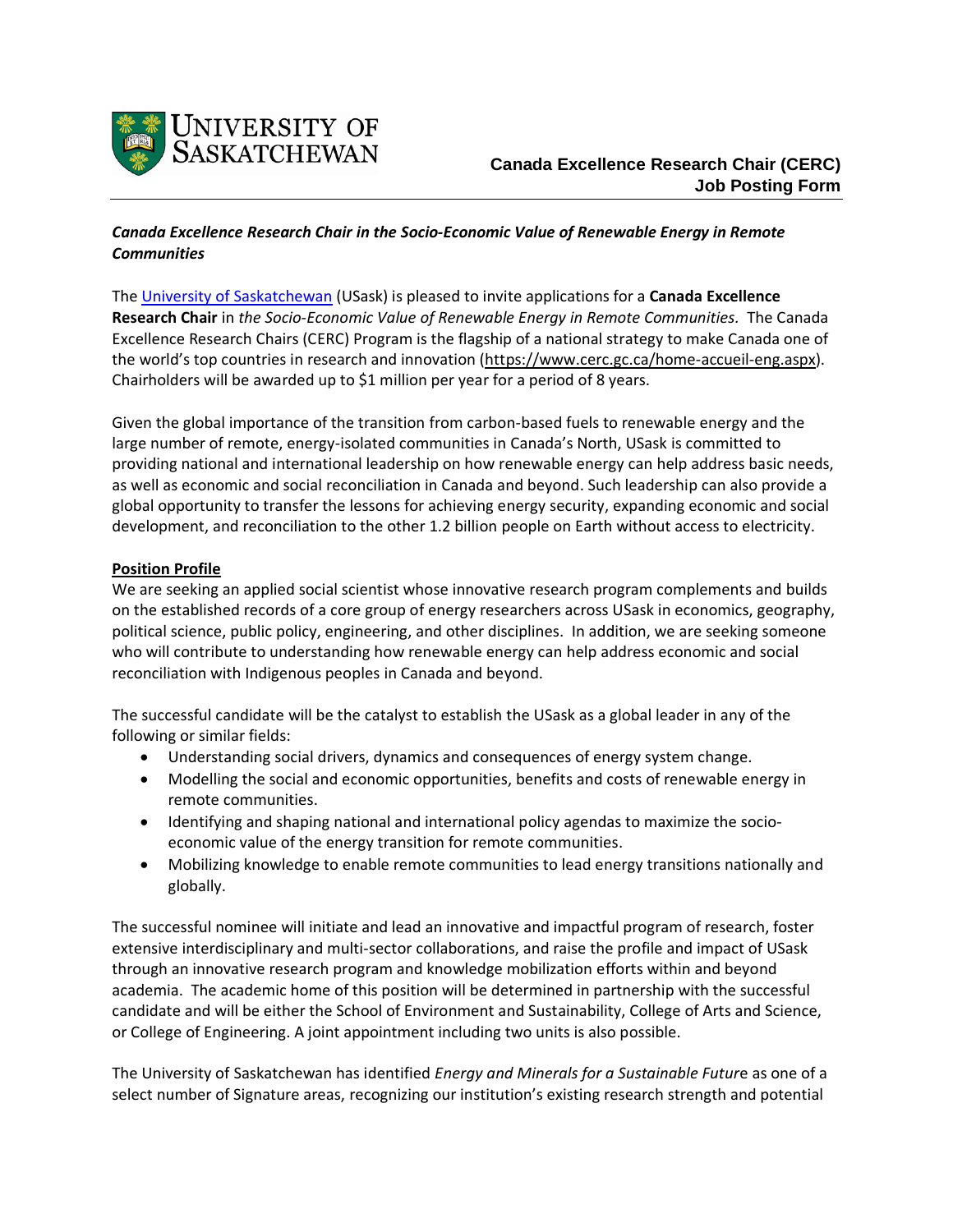for impact. USask is also home to several other significant programs, initiatives and chairs that will complement the work of the CERC. These include the federally funded (SSHRC) flagship research initiative "Community Appropriate Sustainable Energy Security", a professional Masters' program in Energy Security, a University of the Arctic Thematic Network, the Fulbright Arctic III initiative, and an extensive cohort of faculty and research chairs with expertise spanning technology solutions for energy security in remote, northern and Indigenous communities, bioenergy, comparative energy policy and energy transitions, community energy development, and socio-economic impacts of renewable energy development in remote communities.

The [University of Saskatchewan](https://www.usask.ca/) is one of Canada's top 15 research-intensive universities. The University is located in Saskatoon, Saskatchewan, a city on the banks of the South Saskatchewan River known for its quality of life, diverse and thriving economic base, a vibrant arts community, and a full range of leisure opportunities. The University has a reputation for excellence in teaching, research and scholarly activities and offers a full range of undergraduate, graduate and professional programs to a student population of over 24,000. Its main campus is situated on Treaty 6 Territory and the Homeland of the Métis. We pay our respects to the First Nations and Métis ancestors of this place and reaffirm our relationship with one another. Together, we are uplifting Indigenization to a place of prominence at the University of Saskatchewan.

### **Qualifications**

We are seeking candidates who demonstrate excellence, innovation, creativity, and leadership in research through an exceptional record of research excellence with demonstrated international status and impact in their field. The successful candidate will have a track record of leading a vibrant research program and a superior ability to secure competitive external research funding. Applicants will demonstrate excellence in teaching and graduate student and postdoctoral fellow supervision, a commitment to equity, diversity and inclusion in research design and research team formation, and the capacity to engage and inspire research teams from across the university and beyond to transform the energy security research landscape at USask and nationally. We emphasize that the successful candidate will be an internationally recognized research leader with experience in either academia, government, or the private sector. The nominee must be a full professor, or associate professor expected to be promoted to full professor within one or two years of the CERC nomination. Alternatively, if from outside of the academic sector, nominees must possess the qualifications necessary to be appointed at these levels.

The successful applicant will be appointed as a tenured faculty member and will be nominated for a Canada Excellence Research Chair. The CERC nomination is subject to review and final approval by the CERC Secretariat. The faculty appointment is conditional on approval of the CERC. We offer a very competitive salary with merit-based additions, as well as: a comprehensive benefits package with a dental, health and extended vision care plan; a pension plan, life insurance, academic long-term disability, sick leave, travel insurance, death benefits plans; an employee assistance program; a professional expense allowance; and a flexible health and wellness spending program.

#### **How to Apply**

Applications for this position should include a cover letter outlining the candidate's alignment with the advertised position, a detailed curriculum vitae, a summary of key research achievements (1 page max), an outline of the proposed research program (2 pages max), a statement on how the candidate's research, teaching, outreach, and/or mentorship demonstrates a commitment to diversity and inclusion